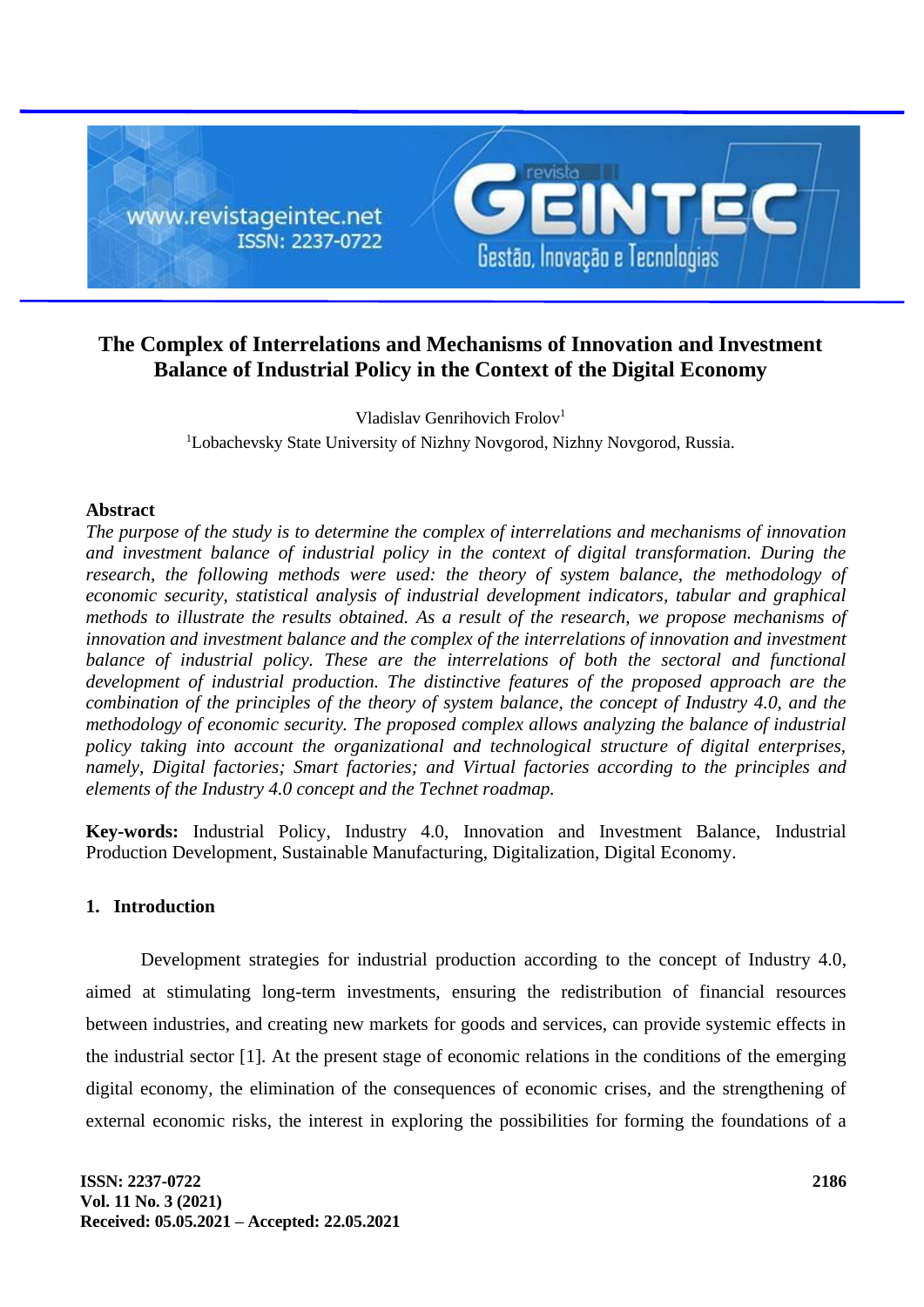balanced new industrial policy is increased significantly. The study of G.B. Kleiner assesses the systemic balance of the Russian economy in the regional context, analyzes the system balance index, calculated for the Russian Federation entities, federal districts, and the entire country is calculated and determines the guidelines of the systemic economic policy of territorial development aimed at increasing the number of systemically balanced regions. The author substantiates the necessity of including in the strategy of the Russian Federation entities a section reflecting the proportions between the development of the object-based, environmental, process-based, and project-based subsystems of the region [2]. At the same time, Kleiner proposes the concept of the industrial future of Russia, where the leading role in the development of production should belong to industrial ecosystems [3].

The monograph edited by M.A. Eskindarov and N.M. Abdikeev examines various development aspects of the real sector of the economy in the context of the new industrial revolution, such as the implementation of industrial policy in the face of digitalization of the Russian economy, institutional changes in the economy in the context of neo-industrialization, strategic directions for improving the competitiveness of domestic industry, new models of socio-economic system management in the digital era, and others [4]. In his article, S.D. Bodrunov clarifies "the conceptual foundations of noonomics as a qualitatively new phenomenon of the neo-industrial society of the second generation" [5]. The author substantiates the necessity of developing completely different fundamental principles for implementing the state's economic policy, and proves that the emergence of innovative technologies does not indicate the transition to a "service society", but the need for reindustrialization on a qualitatively different technological basis which is noonomics, presented in the article as a basic element of the new conceptual platform [5].

An array of scientific works by foreign scientists analyzes the possibilities of a new industrial policy according to the concept of the digital economy. Currently, the development and implementation of industrial policy are changing the usual priorities for the state and society. The main task in the development of industrial policy is its adaptation to the integrated digital transformation, as well as the aspect of economic diversification. These issues were considered in March 2018 at the United Nations Conference on Trade and Development [6].

H. Gruber notes in his research that digital industrial policy should take into account the new opportunities of industrial policy arising as a result of digitalization to address the issues of slowing economic growth indicators, where structural problems and possible market failures associated with the implementation of digital technologies should be identified [7]. Padmashree Gehl Sampath, a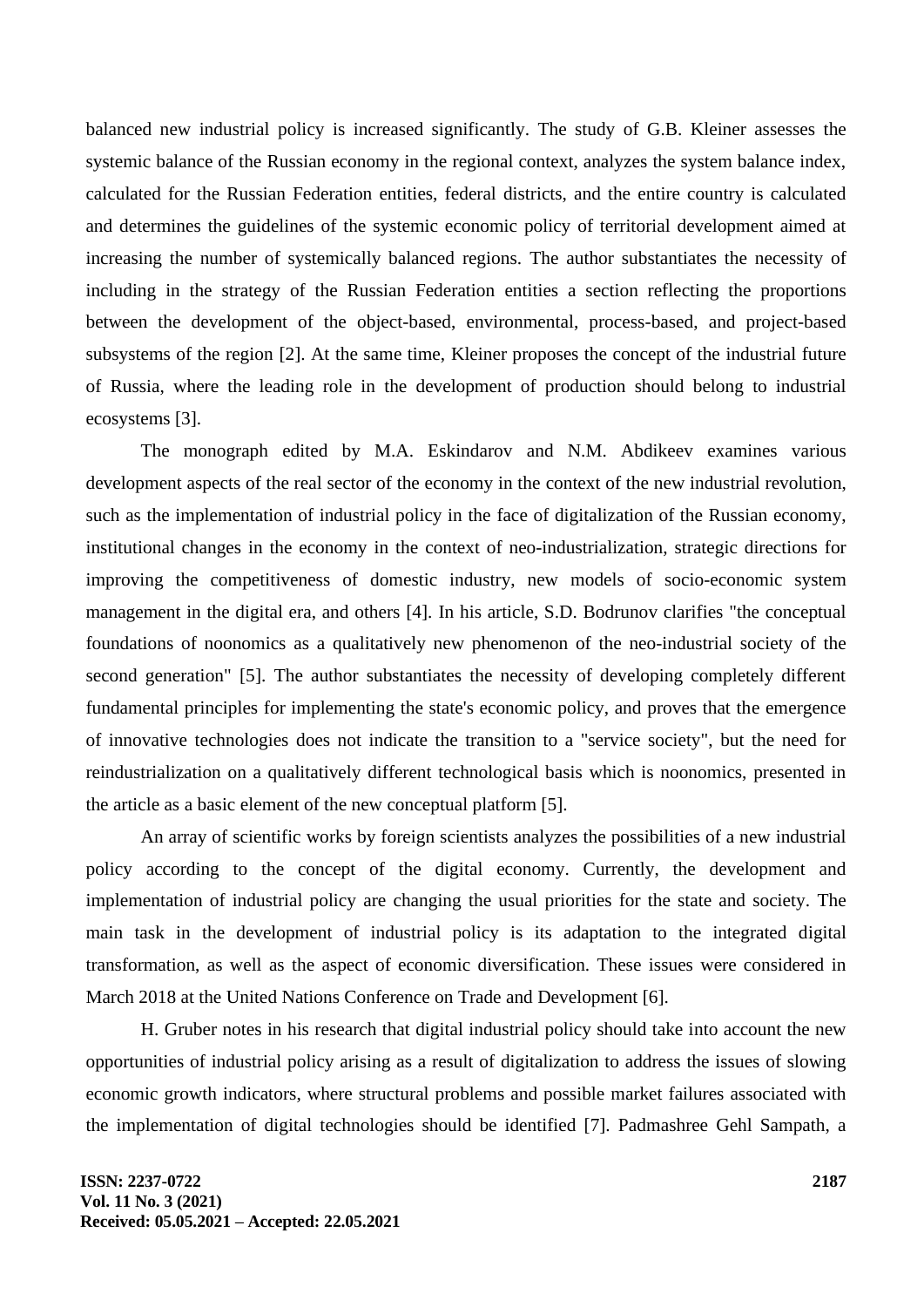professor at Maastricht University, notes that digital industrial policy should become an independent type of policy [8]. Ch. Rhodes and D. Rathbone note the following problems in the digital economy that require a change in industrial policy: improving the availability of financing; improving the availability of talented personnel; building a world-class digital infrastructure; revising and updating laws and regulations according to up-to-date requirements [9].

Having considered the pre-existing and current debates around industrial policy, A. Andreoni and H.J. Chang propose to focus attention on three important issues: 1) strategic coordination of structural interdependencies arising in the course of industrial transformation; 2) challenges faced by countries in creating institutions and coordinating policies to achieve industrial transformation; 3) the importance of managing existing (and emerging) conflicts of interest and exactly the dynamics of political economy that ultimately affects the functioning of various institutions and the use of tools [10].

Thus, analyzing the existing set of scientific views on the problem under consideration, one can conclude that, as a rule, various aspects of the industrial policy formation and implementation are identified and analyzed in the literature. However, the level of research on the relationship and balance of innovation and investment components in forming and implementing industrial policy in the digital economy is quite insufficient.

The relevance of developing a balanced industrial policy in the current context is due to the following aspects:

- new conditions and factors for forming and implementing industrial policy, new business models for the functioning of industrial structures in the digital economy;
- presentation and analysis of industrial policy as an innovation and investment balanced system operating under risks, financial uncertainty, and digital transformation of industry;
- significant structural imbalances in the sectoral development of industrial production and the preservation of the overwhelming importance of extractive industries in terms of profitability in forming added value, and a significant lag in the development of processing industries [11].
- The study of the factors contributing to the balanced development of industrial production requires defining the concept of "balance". As Kleiner notes, in the case of system balance, this is about the "mutual proportionality" of the four system sectors [1]:
- object-based or organizational sector, at that, object-based sector, in this case, may include enterprises, regions, industries, households, etc.;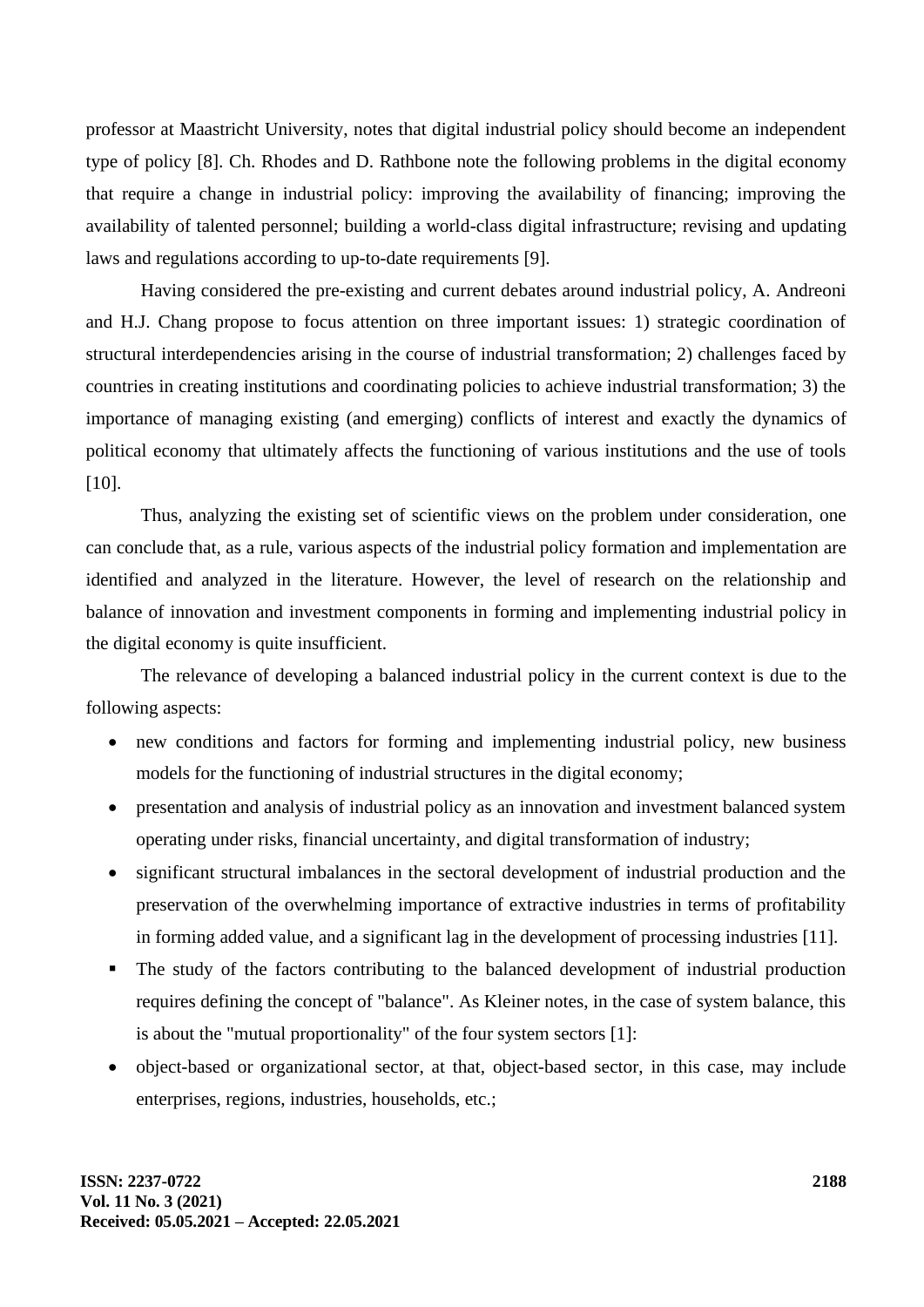- project sector concerns concluding contracts, releasing new products, and penetrating a new market, etc.;
- process-based sector is related to innovation logistics operation, etc.;
- environmental or infrastructural sector involves socio-economic institutions, organizational culture, information and communication space, etc.
- Thus, the innovation and investment balance (proportionality) in industrial policy (according to the theory of systemic balance) should be determined
- by balanced development of basic, leading, and progressive industry sectors;
- by balanced development of basic, leading, and progressive markets;
- by balanced development of basic most important institutions in the economy and the economic order;
- by balanced development of end-to-end advanced production technologies at all stages of the product life cycle;
- by the implementation of the principle of the consensus in industrial policy when coordinating the economic interests of stakeholders.

These elements represent the mechanisms (sources) of innovation and investment balance of industrial policy (Figure 1).

Figure 1 – A model for achieving the systemic effects of innovation- and investment-based balanced industrial policy in the context of the digital economy

Source: *developed by the author*

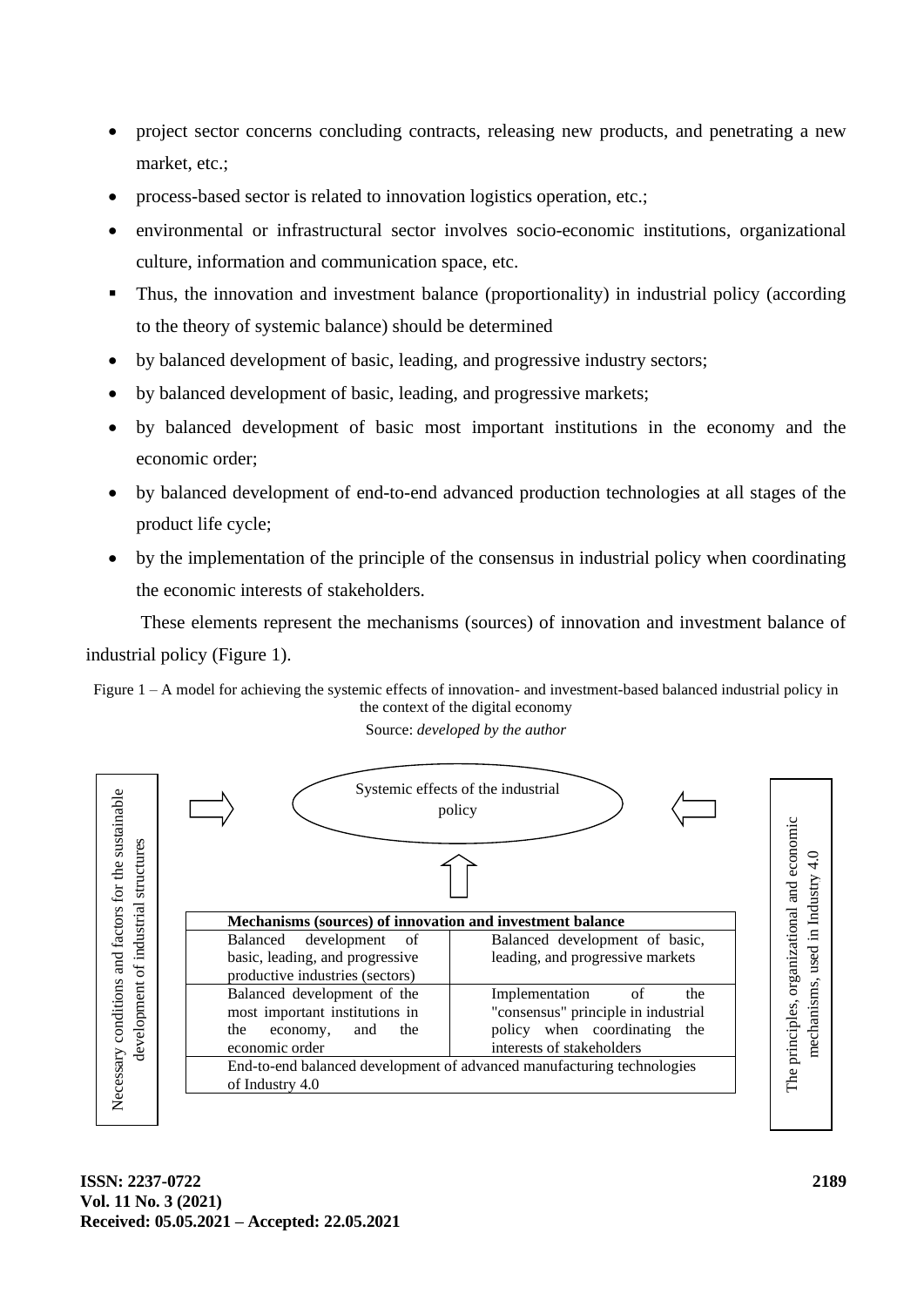The key components of the development of industrial enterprises are innovation and investment activities. The production and sale of innovative products, the accelerated pace of development of both new and traditional economic sectors require implementing innovation and investment balance in the industrial policy. The innovation and investment balance is based on the interrelationships of both the sectoral and functional development of economic entities [11-15]. With regard to the development of the real sector of the economy, to achieve these goals, it is necessary to identify a set of conditions and factors that ensure sustainability, competitiveness, and effective use of potential, the ability to dynamic economic recovery. The sustainability of the real sector of the economy is characterized by the strength and reliability of its basic elements, vertical, horizontal, and other connections within the system, as well as the ability to withstand internal and external loads [15]. A rationally oriented industrial policy should permeate all the components of the industrial development of the real sector of the economy. It is exactly due to this approach that it is possible to provide conditions for sustainable economic development. The process of forming industrial policy is based on a set of fundamental mechanisms. Today, in the Russian Federation, there are several sectoral strategic initiatives at the federal level, namely, the development strategy for power engineering, the development strategy for the basic engineering industry, the development strategy for the automotive industry, and others [16].

The federal law on industrial policy has been adopted. This law regulates relations arising between entities engaged in activities in the field of industry, as well as organizations that are part of the infrastructure for supporting these activities, state authorities, regional state authorities, local selfgovernment bodies when forming and implementing industrial policy [17]. The Russian Federation entities independently develop regional laws regulating their industrial policy. At present, such laws are in force in many areas. For example, in the Nizhny Novgorod Region, the formation and implementation of industrial policy are regulated by the law "On Industrial Policy in the Nizhny Novgorod Region" [18].

At the same time, the analysis of the main legal documents, published statics, and scientific and technical sources allowed identifying a set of the following problems when forming industrial policy in the Russian Federation [15, 16, 19, 20]:

- inefficient ownership structure;
- low susceptibility of businesses to technological innovations;
- weak intersectoral relations:
- high credit risks in the field of innovation:

**ISSN: 2237-0722 Vol. 11 No. 3 (2021) Received: 05.05.2021 – Accepted: 22.05.2021**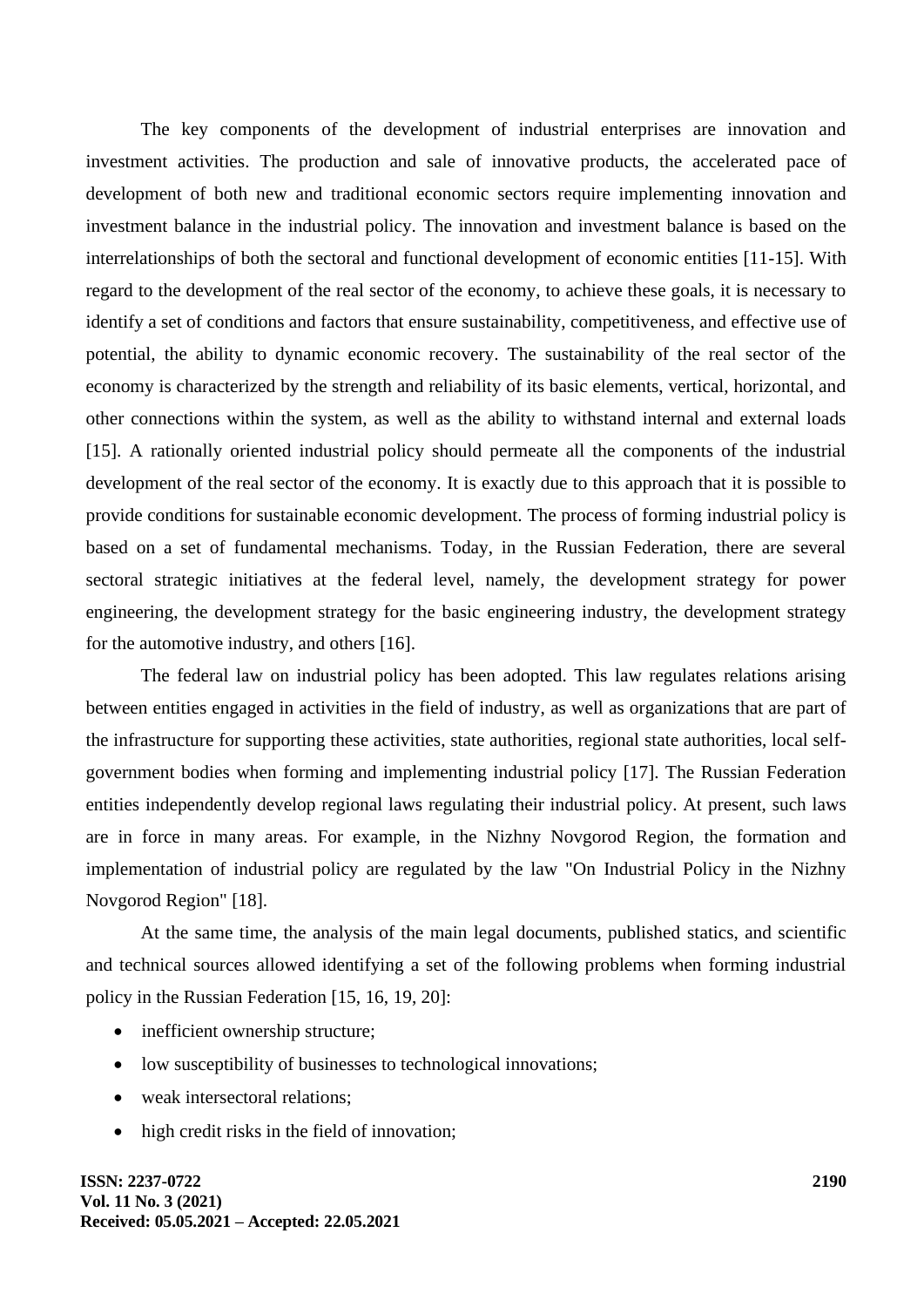- problems of scientific and technical information protection;
- the lack of effective mechanisms for translating new scientific knowledge into applied results.

### **2. Methods**

The following methods were used in the course of the research: the theory of system balance, the methodology of economic security, statistical analysis of industrial development indicators, tabular and graphical methods to illustrate the results obtained.

### **3. Results**

The set of interrelations peculiar to the innovation and investment balance of industrial policy in the context of the digital economy, proposed by us, is considered below. This set consists of the following ten elements that characterize the system relationships of proportional development of industrial production.

**1. Balance between the basic, leading, and progressive branches of industrial production.** Relationships between industries, as well as the relationship of the industry structure and investment motives, capital overflow (return on sales, etc.), are considered. Indicator 1 is the level of mutual proportionality of the industry structure (in %). Indicator 2 is the level of mutual proportionality of investment motives (in %). The share in the industrial production of the manufacturing industry is 70%; the share in the industrial production of mechanical engineering is 20% [15]. Indicator 3 is the share of the digital industry in industrial production (in %). Currently, for several years, there are significant structural imbalances in the sectoral development of industrial production (Table 1).

Table 1 – The sectoral structure of the industrial production development in the Russian Federation, % (calculated by the volume of shipped goods of in-house production, works and services performed using own recourses for certain types of economic activity)

| <b>Type of activity</b>                                     | 2016  | 2017  | 2018  | 2019            | 2020  |
|-------------------------------------------------------------|-------|-------|-------|-----------------|-------|
| Crude oil and natural gas production                        | 14.68 | 15.73 |       | 18.49 17.64     | 13.64 |
| Production of coke and petroleum products                   | 12.95 | 13.9  | 14.93 | $14.06$   11.18 |       |
| Metallurgical production                                    | 8.61  | 8.75  | 8.76  | 9.72            | 11.44 |
| Food production                                             | 10.31 | 9.27  | 8.36  | 8.8             | 10.21 |
| Providing electric energy, gas, and steam; air conditioning | 9.6   | 9.11  | 8.1   | 7.99            | 8.62  |
| Production of chemicals and chemical products               | 4.85  | 4.65  | 4.69  | 4.5             |       |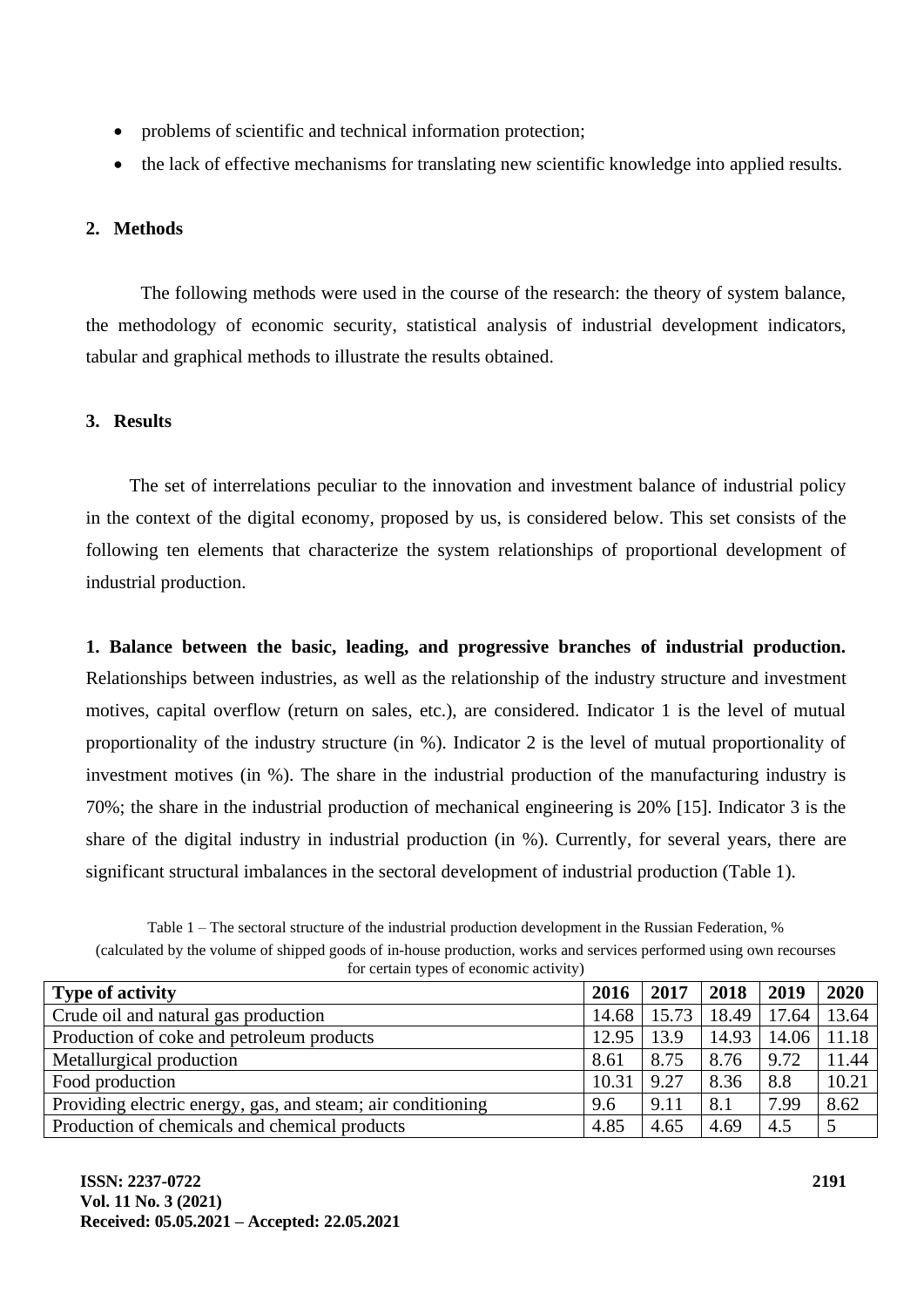| Production of motor vehicles, trailers, and semi-trailers      | 3.2  | 3.6  | 3.66 | 3.72 | 3.77 |
|----------------------------------------------------------------|------|------|------|------|------|
| Production of finished metal products, except machinery and    | 4.13 | 3.89 | 3.52 | 3.72 | 4.16 |
| equipment                                                      |      |      |      |      |      |
| Production of other vehicles and equipment                     | 3.17 | 3.43 | 3.11 | 3.12 | 3    |
| Providing services in the field of mining                      | 2.99 | 3.05 | 2.79 | 3.14 | 3.16 |
| Production of other non-metallic mineral products              | 2.49 | 2.45 | 2.3  | 2.4  | 2.53 |
| Coal mining                                                    | 1.71 | 2.08 | 2.25 | 1.91 | 1.65 |
| Production of computers, electronic and optical goods          | 2.43 | 2.23 | 1.95 | 2.08 | 2.1  |
| Production of machinery and equipment not included in other    | 2.02 | 1.91 | 1.79 | 1.83 | 2.02 |
| groupings                                                      |      |      |      |      |      |
| Mining of metal ores                                           | 1.78 | 1.74 | 1.72 | 1.65 | 2.27 |
| Water supply; water disposal, organizing waste collection, and | 1.71 | 1.73 | 1.7  | 1.82 | 1.91 |
| disposal, pollution elimination activities                     |      |      |      |      |      |
| Production of rubber and plastic products                      | 1.81 | 1.73 | 1.67 | 1.67 | 1.92 |

Source: *calculated by the author according to Rosstat data [20]*

In the Tables, the data of the Federal State Statistics Service (Rosstat) are grouped in descending order of the turnover of in-house production by certain types of economic activity in the Russian Federation, and the level of profitability for 2018. As a result, about 50% of all products sold represent the turnover of the fuel and energy industries (the return on sales is 26-60%). The analysis of the distribution of industry sectors by the level of profitability has shown the preservation of the overwhelming importance of extractive industries in the formation of added value, and a significant lag in the development of processing industries (Table 2).

Table 2– The rating of the level of profitability of industries, %

| <b>Type of activity</b>                                             | 2017 | 2018 |
|---------------------------------------------------------------------|------|------|
| Mining of metal ores                                                | 47.4 | 55.9 |
| Extraction of other minerals                                        | 41.5 | 49.6 |
| Extraction of crude petroleum and natural gas                       | 24.1 | 32.9 |
| Coal extraction                                                     | 28.4 | 30   |
| Manufacture of paper and paper products                             | 19.3 | 27.6 |
| Manufacture of tobacco products                                     | 23.6 | 26.8 |
| Metallurgical production                                            | 20.8 | 25.8 |
| Manufacture of chemicals and chemical products                      | 19   | 25.2 |
| Manufacture of medicines and materials applied for medical purposes | 25   | 21.6 |
| Wood processing and manufacturing wood products                     | 6.7  | 13.2 |
| Printing and copying activities                                     | 8.7  | 12.3 |
| Production, transmission, and distribution                          | 11.7 | 12.1 |
| Manufacture of computer, and electronic devices                     | 15   | 12   |
| Manufacture of other non-metallic mineral products                  | 9    | 11.1 |
| Manufacture of other motor vehicles                                 | 11.6 | 10.9 |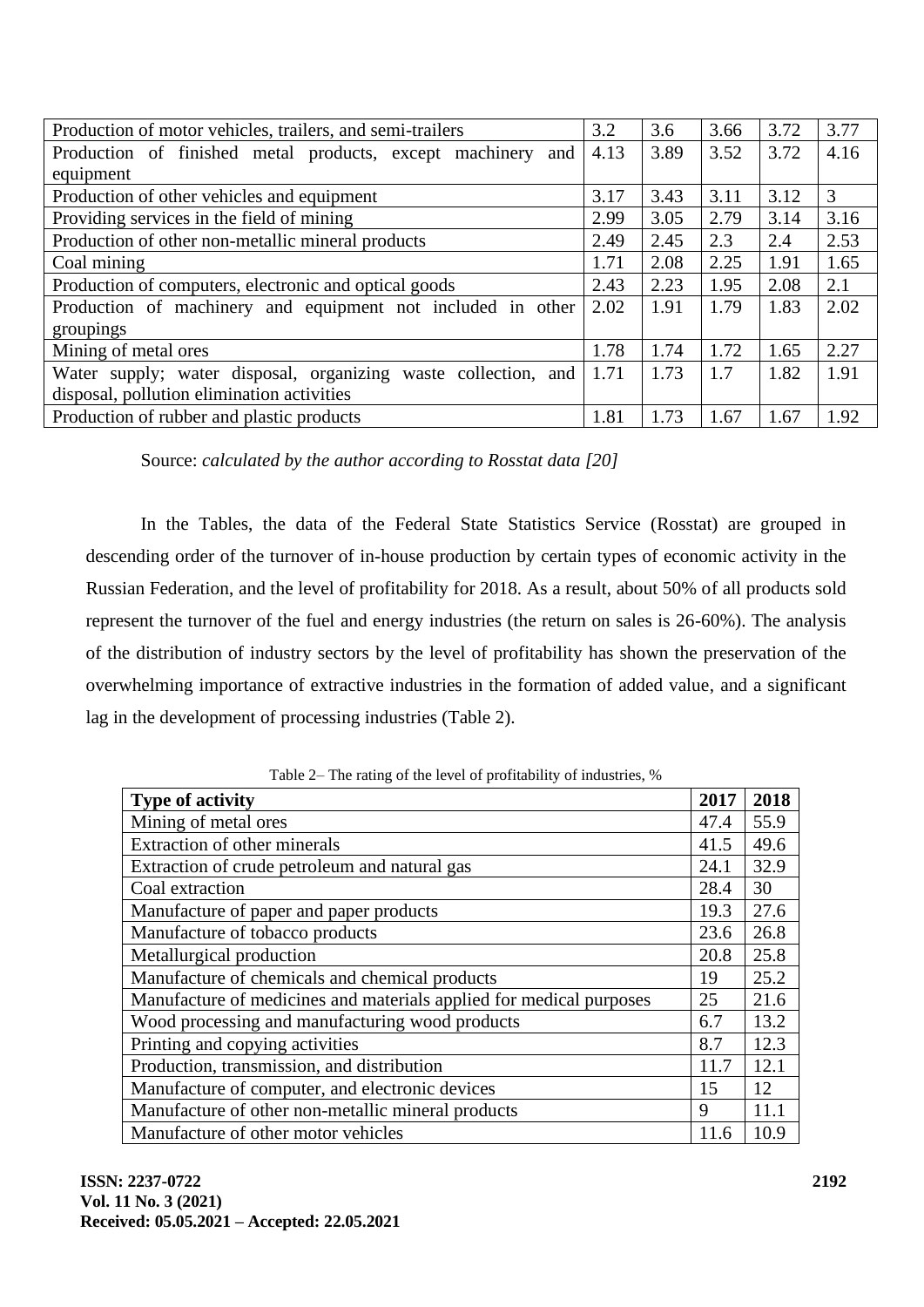| Manufacture of fabricated metal products                               | 10.7 | 10.4 |
|------------------------------------------------------------------------|------|------|
| Manufacture of beverages                                               | 10.8 | 10.2 |
| Producing coke and oil products                                        | 8    | 8.8  |
| Manufacture of clothes                                                 | 7.7  | 8.3  |
| Manufacture of electrical equipment                                    | 7.9  | 8.2  |
| Manufacture of food products                                           | 7.7  | 7.8  |
| Manufacture of rubber and plastic products                             | 8.1  | 7.4  |
| Manufacture of leather and leather products                            | 9.3  | 7    |
| Manufacture of other finished products                                 | 5    | 6.3  |
| Manufacture of textiles                                                | 8.3  | 5.8  |
| Manufacture of furniture                                               | 5.3  | 4.9  |
| Manufacture of machinery and equipment not included in other groupings | 7.6  | 3.2  |
| Manufacture of motor vehicles                                          | 2.6  | 2.3  |
|                                                                        |      |      |

Source*: calculated by the author according to Rosstat data [20]*

All this confirms the situation of favoring the free inflow of investments into the extractive industries and the emergence of the problem of redistribution of investments in the sectoral structure into high-tech manufacturing industries in the context of a sound industrial policy. The integrated development of industrial production is impossible without the innovative development of processing industries in the future with a high level of added value. This will allow providing industrial enterprises with the necessary mechanisms and equipment, scientific developments, highly qualified professional personnel, as well as contributing to overall innovative growth.

**2. The balance between investment and the economic dynamics of industrial production** concerns the relationship between the level of investment and GDP. Indicator 1 is the share of investments in GDP (more than 25%). Indicator 2 is the ratio of the investment growth rate to the GDP growth rate (more than unity) [15].

A generalizing, integral indicator is the share of gross investment accumulation in GDP (Figure 1). Today, the share of investments in Russia's GDP does not exceed an average of 20-22% over the past 5-7 years. At the same time, the structure of the economy is dominated by capitalintensive industries, primarily fuel and raw materials. The development of knowledge-intensive industries will require an even greater increase in capital intensity, including in machinery-producing industries – by an order of magnitude. Therefore, the share of GDP accumulation spent on investments should be gradually increased to 28-30%. In China, during the peak of investment activity in 1987-1996 the share of accumulation in GDP reached 32-34% [15].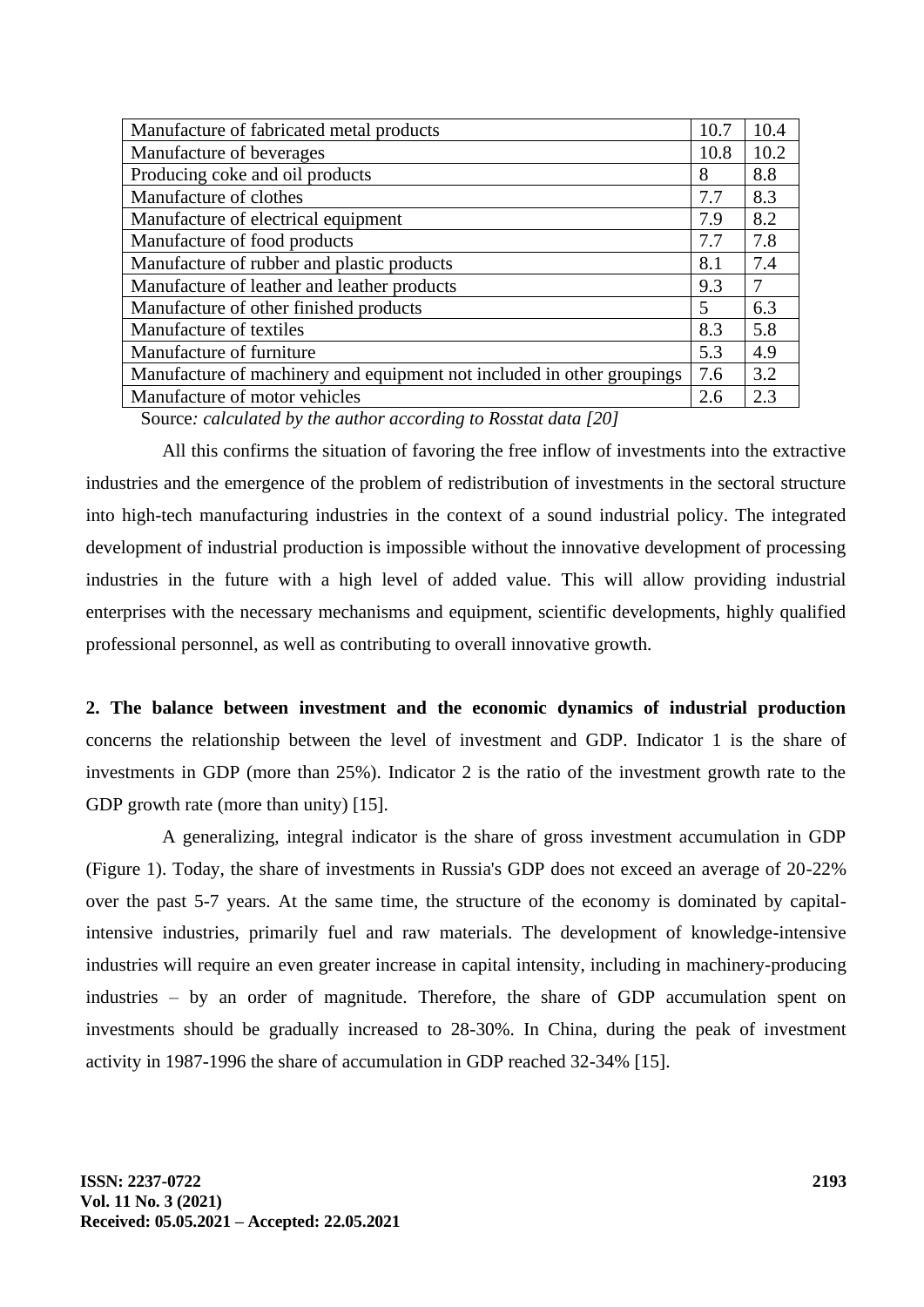



The interaction of investment and economic dynamics has direct and inverse systemic relationships, namely, an increase in investment in real economic activity contributes to economic growth and, conversely, a decrease in investment can cause an economic downturn. According to the estimates of the Institute of Economy of the Russian Academy of Sciences, every 3% increase in investment entails more than 1% increase in the gross domestic product (respectively, a 3% decline in investment entails a drop in GDP growth of about 1-2%) [15].

In 2010-2018, there was a generally negative dynamics of investment in fixed assets, as well as GDP, especially in 2015 during the crisis (Fig. 2). Moreover, the volume of investments decreased at a faster pace than GDP, which indicates an imbalance in the main proportions. Macroeconomic factors continue to have a restraining effect on the increase in investment activity, including a decrease in the efficiency and profitability of the manufacturing industry, which contributes to a decrease in investment opportunities in industrial activities; deterioration of the financial condition of enterprises in the real sector of the economy and a decrease in the profitability of production due to an increase in energy and material costs caused by an outstripping increase in prices and tariffs in the branches of natural monopolies; a relative decrease in domestic demand for the products of the investment complex industries due to a decrease in profits in the manufacturing sectors of the economy, a high degree of depreciation of fixed assets, and others. The main source of financial investments in the real sector of the economy continues to be the own funds of enterprises and organizations, which accounted for more than 50% of the total volume of financial investments.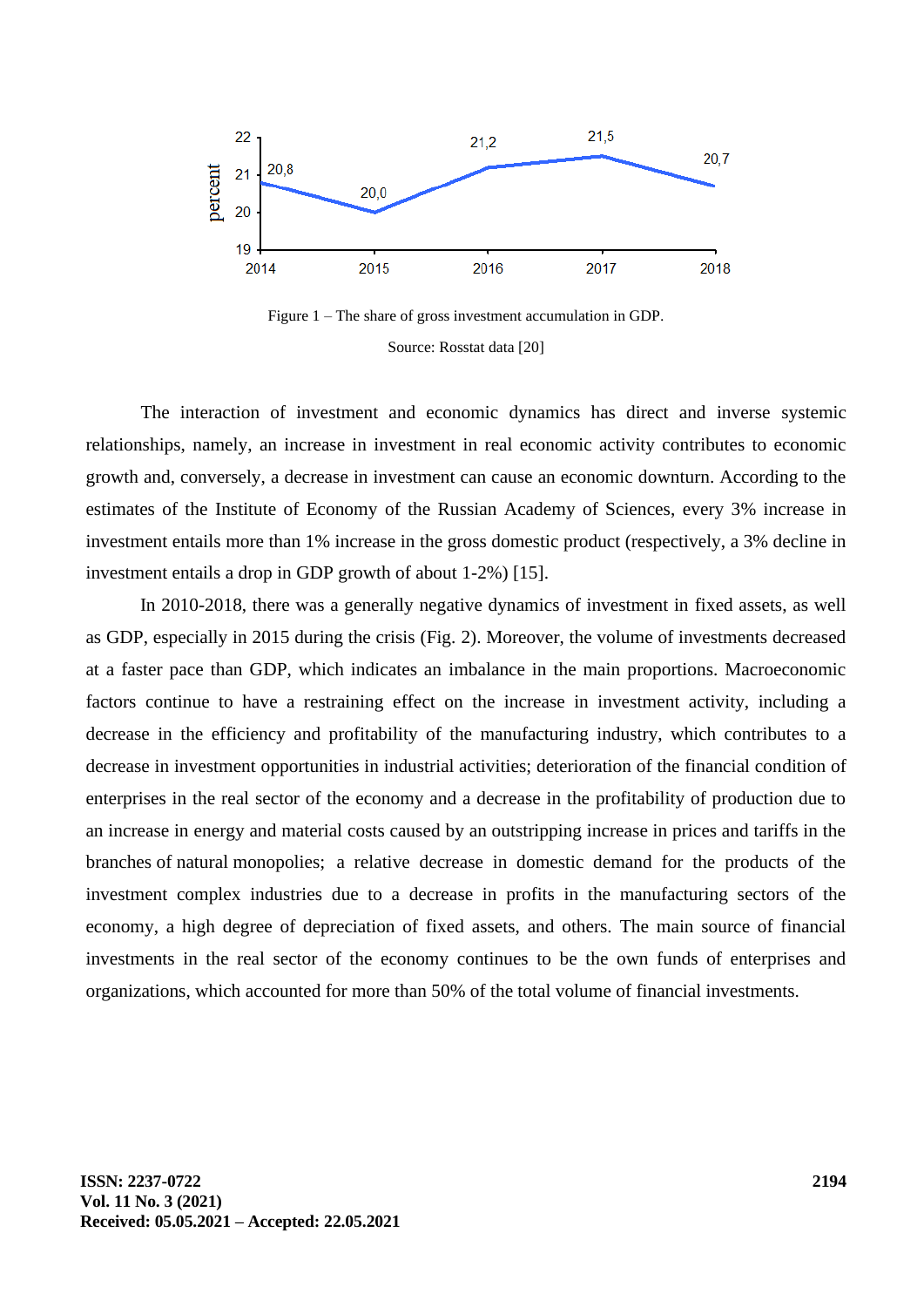



Source: Rosstat data [20]

**3. A balance between investments in the renewal of fixed assets of industrial production and investment in disposal due to extreme aging** concerns the relationship between investment programs to compensate for the disposal of funds and investment programs aimed at the development of innovative processes. The indicator is the ratio of investments in the renewal of fixed assets and investments in disposal (for the Russian Federation - more than 1.5) [15].

A macroeconomic indicator is the level of renewal of fixed capital by investing in the disposal of fixed assets. If the ratio of investments in the renewal of fixed capital and their disposal (written off the balance sheet) due to extreme aging exceed unity, then such an indicator shows the presence of a renewal of fixed capital. In other words, if the investment in the renewal of fixed assets exceeds the compensation for their disposal, one can talk about a positive trend in the renewal of fixed capital. For today's extremely worn-out funds, it is advisable to maintain this safety indicator at the level of 1.5, i.e. investments in the renewal of fixed capital should exceed its disposal comparing with the original cost by 50%. Reaching the limit value of this indicator means that one part of the investment is directed to compensate for the disposal of funds, and the other part is directed to innovations. According to experts, it will take at least 250 billion rubles to restore just industrial and production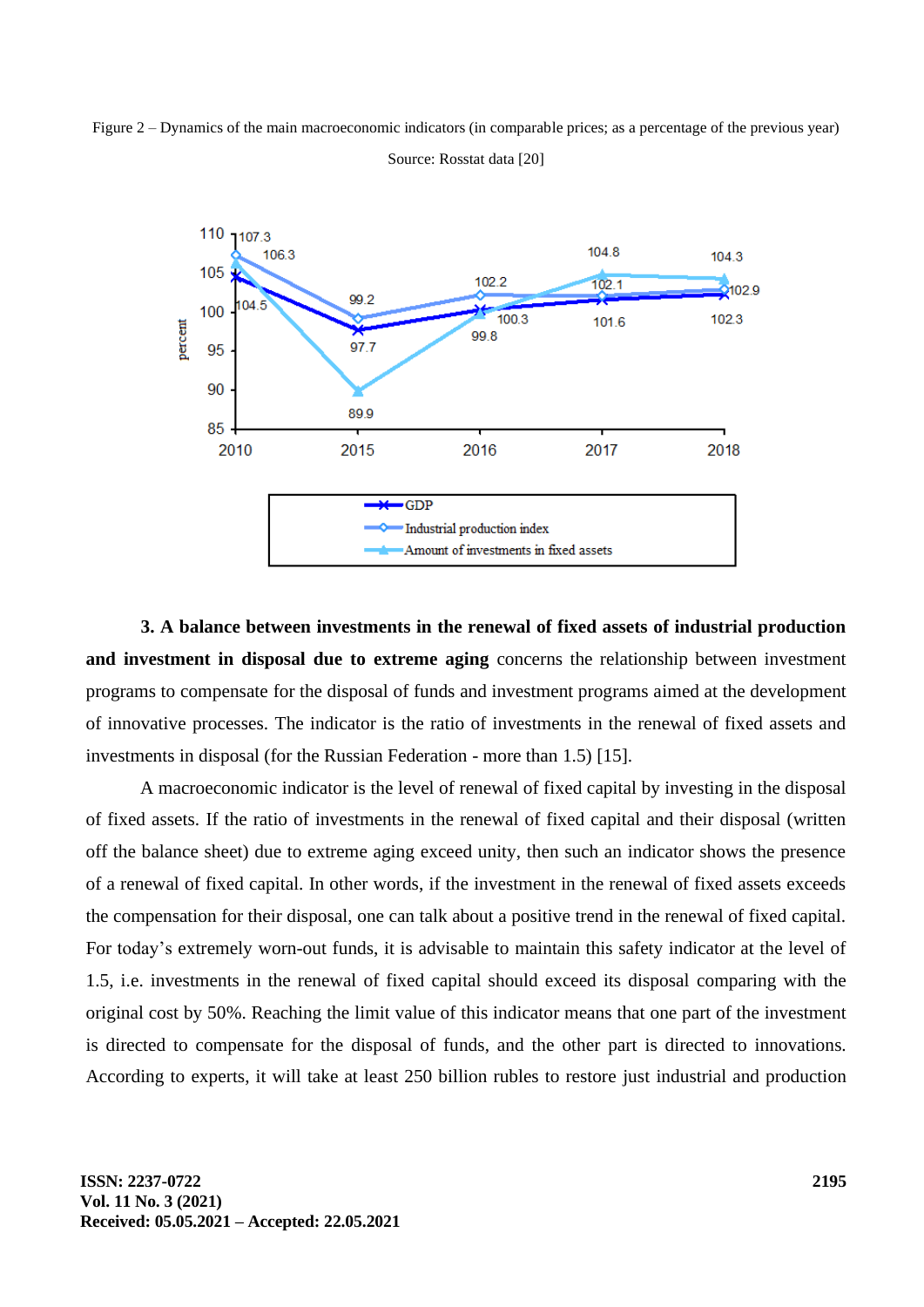fixed assets at the level of 1990 and to increase their technological condition to the level of global competitiveness of manufactured products, this figure will have to be doubled [15].

4. **The balance between the investment demand and supply in the production sector** reflecting the relationship between the amount of income accumulated by economic entities, which can be directed to investment, and the totality of investment objects in all its forms, i.e. relationships between factors that influence investment demand and supply. The indicator is the ratio between the investment demand and investment supply (equal to about 1).

The factors determining the formation of investment demand include the national volume of production, the amount of savings, the monetary income of the population, the distribution of income received for consumption and saving, the expected rate of inflation, the loan interest rate, the tax policy of the state, the financial markets condition, the exchange rate of the monetary unit, the impact of foreign investors, changes in the economic and political situation, and others.

While considering an investment offer as an offer of investment goods, it is affected by the same factors that determine any offer of goods, namely, price, costs, technology improvement, tax policy, expectations, the level of competition, and others. On the other hand, an investment offer is a specific product offer, since investment goods are distinguished by the ability to generate income. This determines the qualitative feature of such a factor as the price of investment goods, which is formed depending on the rate of return. The development of the stock market and the loan capital is an important condition for stimulating the investment offer.

The desire to obtain the highest income at lower costs underpins the decisions of economic entities concerning investing. With a certain structure of the investment offer, investors will prefer those investment goods that will provide the highest rate of net profit on the invested capital with minimal investment risk. The high market price of investment goods, due to their profitability, serves as an impetus for directing significant masses of investment capital into these investment objects. The movement of investment capital, in turn, leads to an excess of investment demand over the supply of these goods, which, all other things being equal, initiates the effect of increasing the price and increasing the supply.

5. **The balance between innovation and the economic dynamics of industrial production,** reflecting the relationship between the level of innovation and GDP. Indicator 1 is the share of hightech and knowledge-intensive industries in GDP in % (Table 3). Indicator 2 is GDP growth due to innovations (in %).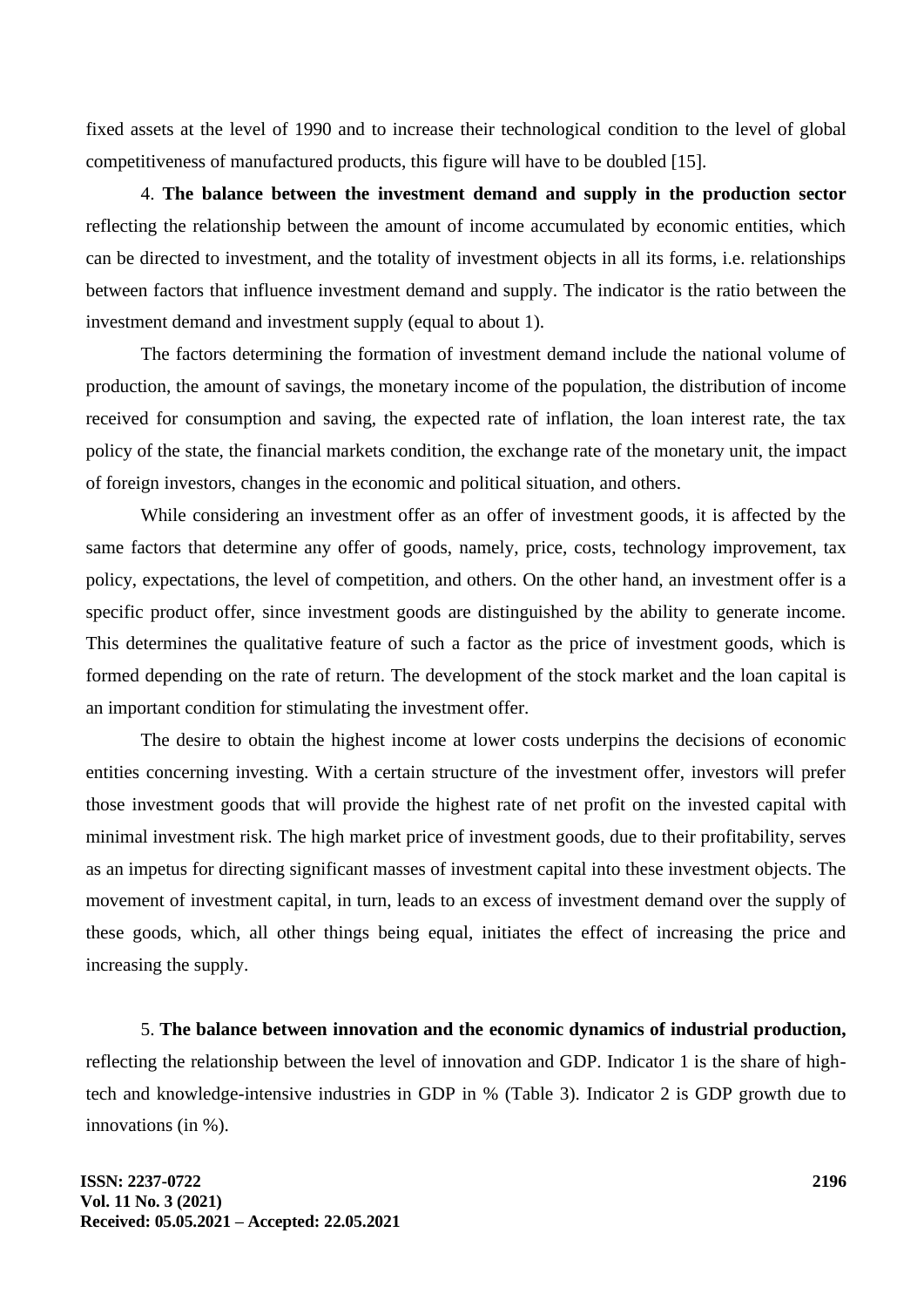The contribution of factors of scientific and technological progress in the growth of GDP exceeded 50-60% as early as in the last century in the USA. In the USSR, an increase in national income of up to 40% was ensured due to the factors of scientific and technological progress. Today, the share of new knowledge embodied in technologies, equipment, and production organization in industrialized countries already accounts for up to 80-95% of GDP growth. Investments in knowledge are growing rapidly in the developed countries of the world. Thus, the research and development (R&D) expenditures as a percentage of GDP amount to 2.55% in the USA, 2.26% – in Germany, 2.78% – in Japan, 2.05% – in France, 1.13% – in Italy, and 2.05% – in the UK. At that, 90% of the knowledge amount measured in physical units has been obtained over the past 30 years [15].

According to Rosstat, the share of domestic expenditures on R&D in Russia was about 1.1% during the period from 2006 to 2018, which indicates unfavorable prerequisites for the development of innovation activity (Table 4). While taking into account the share of domestic R&D costs observed in advanced countries, which is on average 3-5% of GDP, then it can be argued that, according to economic parameters, the result of GDP growth is 10-15 times higher than investments in scientific and innovative activities.

Table 3 – Internal costs for research and development, as a percentage of the gross domestic product of the Russian Federation, %

|  |  |  | 2010   2011   2012   2013   2014   2015   2016   2017   2018                                               |  |
|--|--|--|------------------------------------------------------------------------------------------------------------|--|
|  |  |  | $\mid$ 1.13 $\mid$ 1.01 $\mid$ 1.03 $\mid$ 1.03 $\mid$ 1.07 $\mid$ 1.10 $\mid$ 1.10 $\mid$ 1.11 $\mid$ 1.0 |  |

#### Source: *Rosstat data [20]*

However, a low level of innovative activity of organizations has been maintained over the past decade, and, as a result, the share of the products of high-tech and knowledge-intensive industries in the gross domestic product is still insignificant (Tables 4, 5).

Table 4 – The share of products of high-tech and knowledge-intensive industries in the gross domestic product (data retrieved from OKVED (Russian National Classifier of Types of Economic Activity) 2), %

|  |  |  |  |  | 2011   2012   2013   2014   2015   2016   2017   2018   2019   2020                                                                       |
|--|--|--|--|--|-------------------------------------------------------------------------------------------------------------------------------------------|
|  |  |  |  |  | $\vert$ 19.6 $\vert$ 20.2 $\vert$ 21.0 $\vert$ 21.6 $\vert$ 21.1 $\vert$ 21.3 $\vert$ 21.8 $\vert$ 21.3 $\vert$ 21.8 $\vert$ 23.4 $\vert$ |
|  |  |  |  |  |                                                                                                                                           |

Source: *Rosstat data [20]*

Table 5 – The level of innovative activity of organizations in the Russian Federation

| 2011 |         |           | 2012   2013   2014   2015 | 2016 | 2017 | 2018 | 2019 |
|------|---------|-----------|---------------------------|------|------|------|------|
|      |         |           | <b>.</b>                  |      |      |      |      |
|      | $\cdot$ | $\cdot$ . | ت                         |      |      | . .  |      |

Source*: Rosstat data [20]* 1 In the 3rd (4th) edition of the Oslo Manual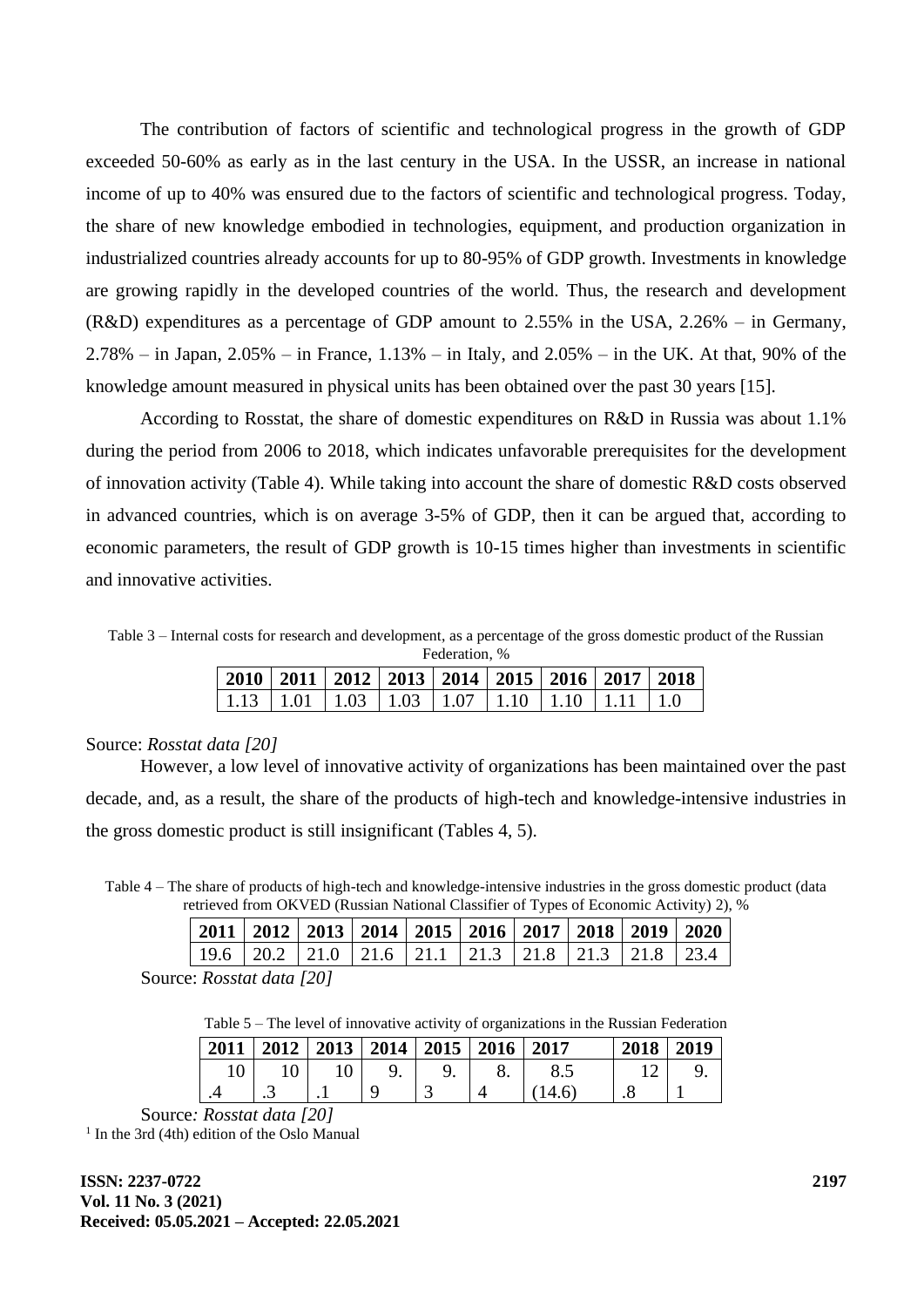6. **A balance between investments in end-to-end advanced production technologies at all stages of the product life cycle:** Digital/Smart/Virtual factories according to the concept of Industry 4.0. The relationship between the structural elements of industrial production according to the concept of Industry 4.0 is characterized by Indicator 1, which is the share of investments in Digital factories (in %), Indicator 2 – the share of investments in Smart factories (in %), and Indicator 3 – the share of investments in Virtual factories (in %).

**7. A balance between investments in the development of basic, leading, progressive industries and industrial product markets,** reflecting the relationship (correspondence) between the industry structure and the corresponding readiness of the markets. The indicator is the ratio of the amount of investment in the development of a certain industry and the corresponding market (the value equals approximately unity).

8. **Balance between the interests of stakeholders in the production sector**, reflecting relationships between different groups of stakeholders. The indicator shows the level of intersection (correspondence) of the interests of the main groups of stakeholders (in %)

Competitive Industrial Performance index (CIP index) [21] was originally included in the UNIDO<sup>(1</sup> United Nations Industrial Development Organization) report "Competing Through Innovation and Learning". Currently, the CIP index is the main diagnostic tool adopted by UNIDO for comparative analysis and measurement of the industrial competitiveness of countries. The CIP index can be used as a diagnostic tool when developing industrial policy and evaluating its effectiveness. The CIP index is an integral index. It makes it possible to consider the relative indicators that characterize the effectiveness of the industrial policy of countries by various sub-indicators. The results of industrial policy can be compared by sub-indicators reflecting the industrial structure, technological and export indicators, and others. The CIP index consists of eight sub-indicators and characterizes certain relationships of industrial policy, which are grouped according to three dimensions of industrial competitiveness.

The first area of assessment is related to the ability of countries to produce and export manufacturing products and takes into account the definition of value-added in manufacturing per capita (MVApc) and exports of manufacturing products per capita (MXpc).

The second area of assessment covers the level of technological development and modernization of industry. For this purpose, two composite sub-indicators are used, namely, the intensity of industrialization and the quality of exports. The industrialization intensification degree is calculated by determining the share of value-added of medium-tech and high-tech industries in the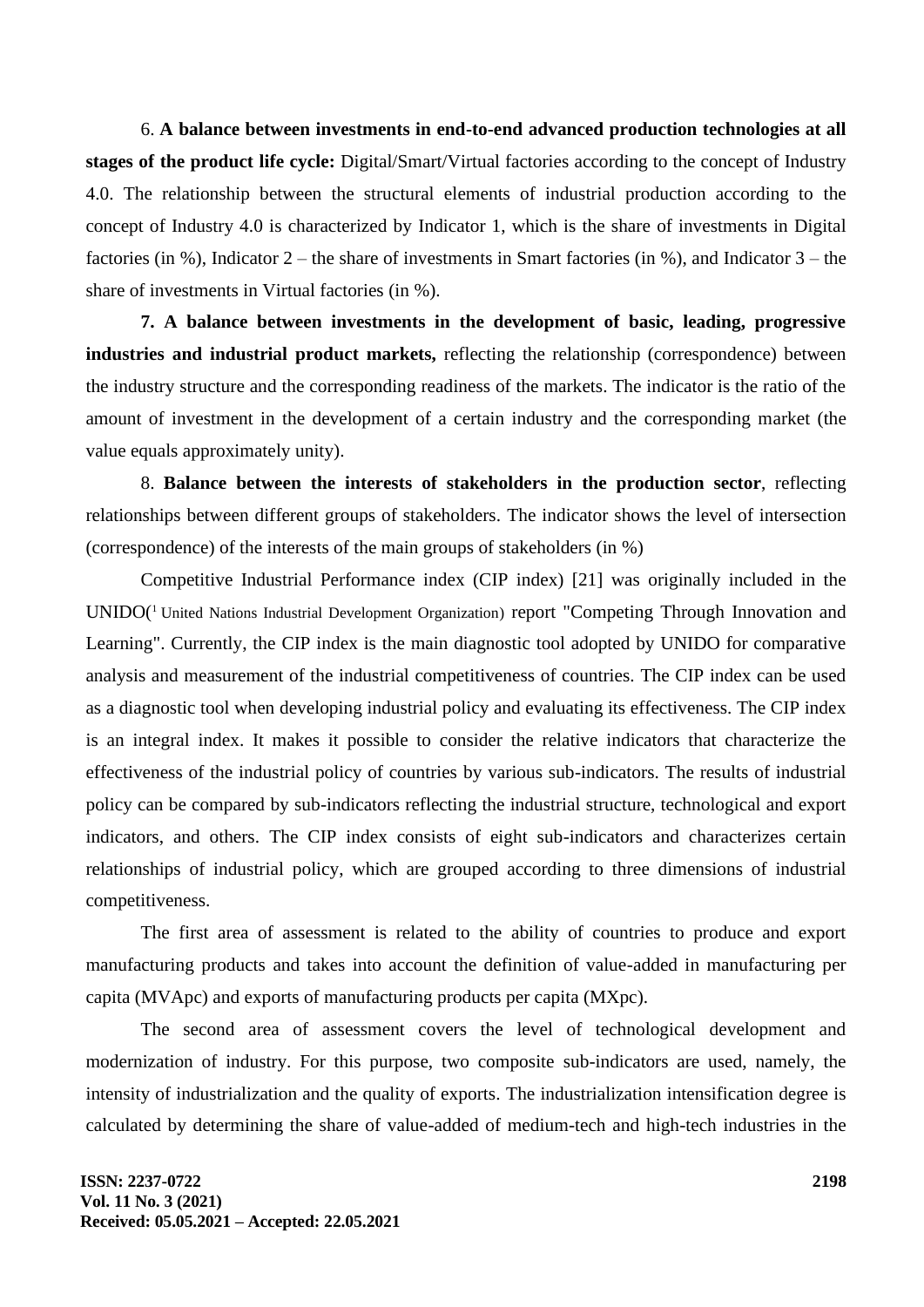total value added in the manufacturing industry (MHVAsh) and determining the share of value-added of the manufacturing industry in total GDP (MVAsh). The quality of exports is determined by determining the share of exports of medium-tech and high-tech products in the total exports volume of manufacturing products (MHXsh), as well as determining the share of exports of manufacturing products in total exports (MXsh).

The third dimension of competitiveness assumes the impact of countries' industrial production on world production in terms of their share of value-added in the world value-added of the manufacturing industry (ImWMVA).

The CIP index is a composite index obtained by aggregating sub-indicators that are assigned equal weights. Unlike other currently available competitiveness indices, the CIP index provides a unique cross-country benchmarking of the efficiency of industrial production development and industrial policy. The ratings, presented at the global and regional levels, reflect the status of 152 countries. This makes it possible to compare industrial indicators of a particular country with the corresponding indicators of not only countries of the same region but also with countries being at the same stage of economic or industrial development around the world.

### **4. Conclusions**

Taking into account the above, it seems that the industrial policy should be formed in a balanced way both at the state level and at the level of industries, regions, and interested manufacturing enterprises. At the state level, it is necessary to regulate the interests and co-financing of regional industries, enterprises, and products, prioritize innovations and investments in strategically important areas, regularly monitor and analyze the implementation of a comprehensive development strategy for the country's economy, while at the level of industries and regions – to organize self-regulating associations, regional and international business incubators, technology parks, and innovation clusters. At the level of concerned manufacturing enterprises, there should be a consistent transformation of an idea into a commercial product through the stages of fundamental and applied research, experimental design and technological development, marketing, production, and sales. This should result in a consistent redistribution of investment resources and respectively, in an interconnected innovative development of industry structures, strengthening the development uniformity of the industry sectors of different forms of ownership, including in the regional aspect.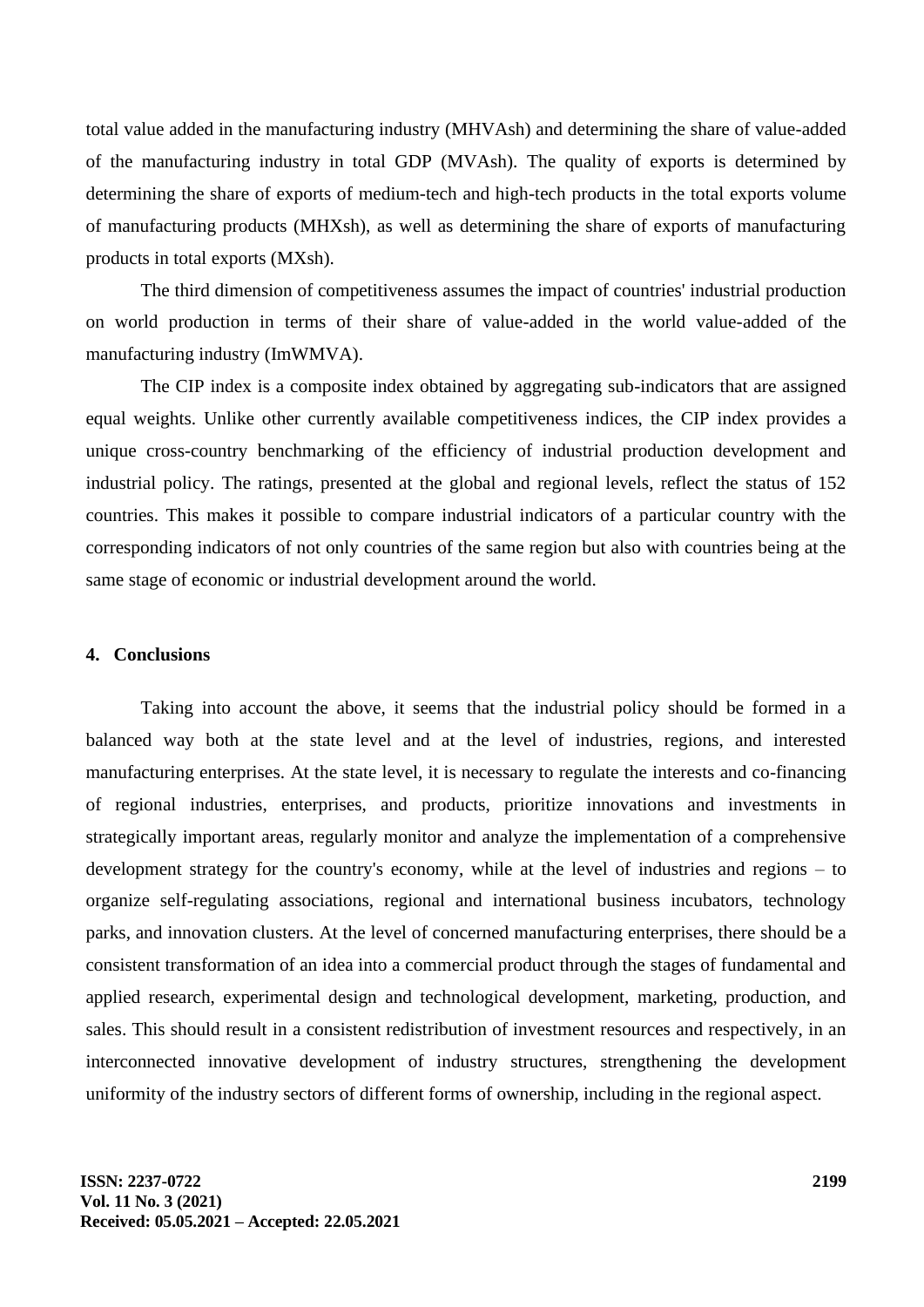# **5. Acknowledgments**

The reported study was funded by Russian Foundation for Basic Research (RFBR) according to the research project № 19-010-01000.

## **References**

Frolov, V.G., Kaminchenko, D.I., Kovylkin, D.Y., Popova, J.A., Pavlova, A.A. 2017. [The main](https://www.scopus.com/record/display.uri?eid=2-s2.0-85040636216&origin=reflist&sort=plf-f&cite=2-s2.0-85040636216&src=s&imp=t&sid=777aefd1b02a977a9070a18a4ae5fdec&sot=cite&sdt=a&sl=0)  [economic factors of sustainable manufacturing within the industrial policy concept of industry 4.0.](https://www.scopus.com/record/display.uri?eid=2-s2.0-85040636216&origin=reflist&sort=plf-f&cite=2-s2.0-85040636216&src=s&imp=t&sid=777aefd1b02a977a9070a18a4ae5fdec&sot=cite&sdt=a&sl=0) Academy of Strategic Management Journal, 16 (Special issue 2).

Kleiner, G.B., Rybachuk, M.A. 2019. Systemic balance of the Russian economy. Regional section. The Economy of the Region. Vol. 15, issue 2. pp. 309-323.

Kleiner, G.B. 2018. Industrial ecosystems: Looking into the future. The Economic Revival of Russia. No. 2 (56). pp. 53-62.

Eskindarov, M.A., Abdikeev, N.M. (Eds.) 2019. The real sector of the economy in the conditions of the new industrial revolution: Monograph. Moscow, Kogito-Center, 428 p.

Bodrunov, S.D. 2019. Noonomics: Conceptual foundations of a new development paradigm. // Proceedings of the Ural State University of Economics. 20. No. 1. pp. 9-10.

Multi-year Expert Meeting on Enhancing the Enabling Economic Environment at All Levels in Support of Inclusive and Sustainable Development, and the Promotion of Economic Integration and Cooperation – Second session, Geneva, 2018. Retrieved June 2, 2021 from [http://unctad.org/meetings/en/SessionalDocuments/ cimem8d5\\_en.pdf.](http://unctad.org/meetings/en/SessionalDocuments/%20cimem8d5_en.pdf)

Gruber, H. 2019. Proposals for a digital industrial policy for Europe. Telecommunications Policy. [Volume 43, Issue 2,](https://www.sciencedirect.com/science/journal/03085961/43/2) pp. 116-127.

Padmashree, G.S. 2018. Regulating the digital economy: Are we moving towards a 'win‐win' or a 'lose‐lose'? Maastricht Economic and Social Research Institute on Innovation and Technology (UNU‐MERIT). Retrieved June 2, 2021 from [file://C:/Users/nnd\\_apavlo/Downloads/wp2018-](file:///C:/Users/nnd_apavlo/Downloads/wp2018-005.pdf) [005.pdf\)](file:///C:/Users/nnd_apavlo/Downloads/wp2018-005.pdf)

Rhodes, С., Rathbone, D., 2016. Digital economy: Statistics and policy. Number CBP 7610, 2 June Retrieved June 2, 2021 from <https://www.legco.gov.hk/general/english> /library/stay\_informed\_overseas\_<br>policy\_updates/digital\_economy.pdf )

Andreoni, A., Chang Ha-Joon. 2019. The political economy of industrial policy: Structural interdependencies, policy alignment, and conflict management. Structural Change and Economic Dynamics, Vol. 48. pp. 136-150.